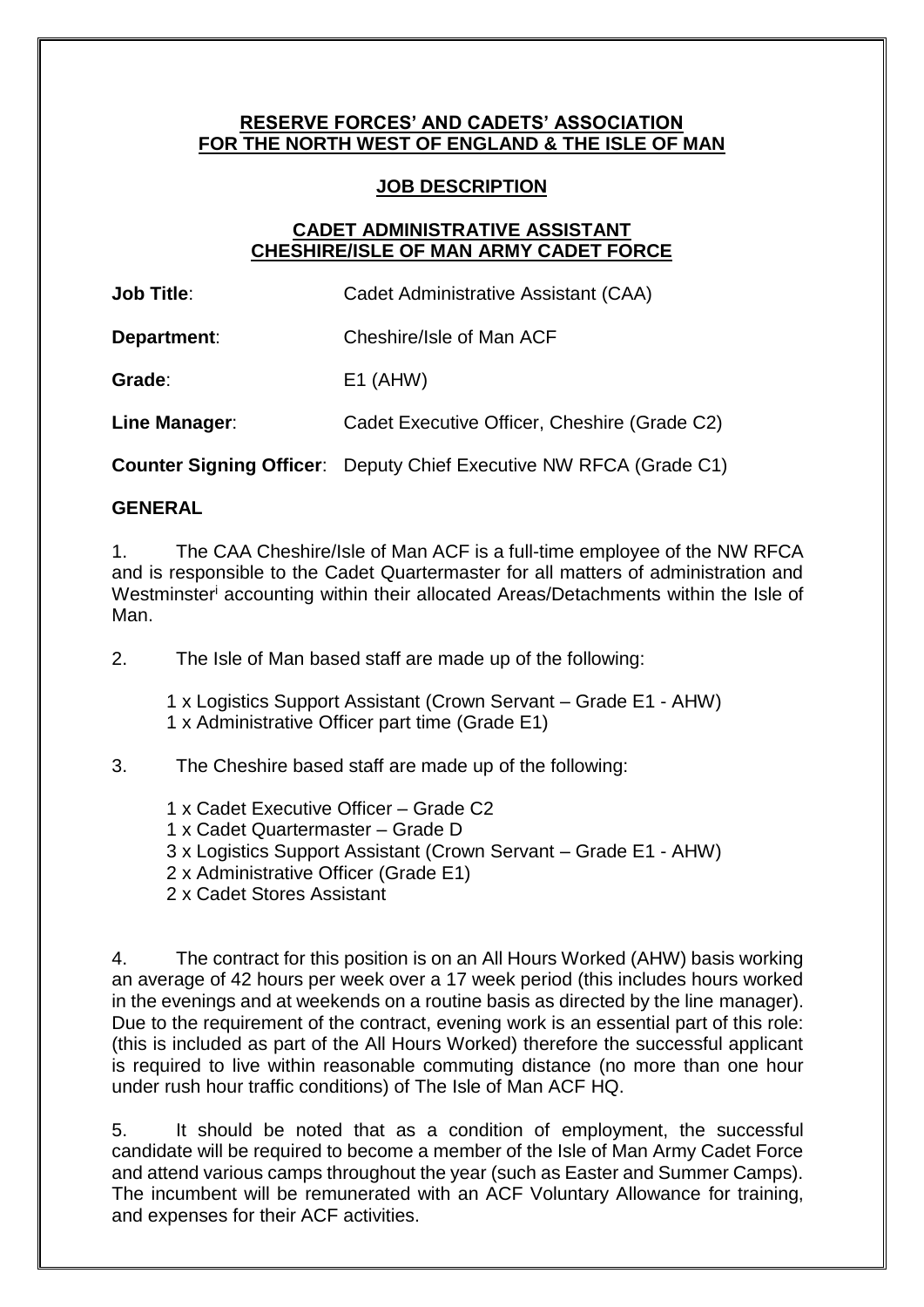6. The CAA is responsible to the Cadet Executive Officer (who is the Line Manager, and to the Deputy Chief Executive (DCE of the NW RFCA) as the Counter Signing Officer.

# **MAIN ACTIVITIES & TASKS**

7. The CAA's responsibilities are as follows:

8. Management of Department of Home Affairs Properties:

9. Prepare and publish an initial site risk assessment on buildings and external areas and carry out an annual review.

10. Conduct monthly internal and external inspection of building fabric, fixtures, fittings and furnishings, report defects, correct faults in compliance with SHEF legislation and regulations and arrange work services where necessary.

11. Co-ordinate access for contractors and monitor works services on behalf of Dept of Home Affairs.

12. Manage any grounds maintenance, implement frost precautions and monitor mains services and facilities as required by Department of Home Affairs.

13. Stores Management and Accounting

- a. Maintain records for County and Detachments, and account periodically as directed by the CEO for:
	- (1) Accommodation stores.
	- (2) Training stores and equipment.
	- (3) Fire safety equipment.
	- (4) Publications and Manuals.
- b. Issue and account for all clothing and equipment on loan to all adult staff and cadets.
- c. Advise and assist Detachment Commanders to take any necessary action to recover uniform from cadets when they leave the ACF.
- d. Inspect all stores and equipment issued to the County HQ and Detachments periodically as directed by the CEO and make provision for replacements as necessary.
- e. Make evening visits to Detachments as necessary to carry out these duties and to advise and assist the Detachment staff to manage Detachment stores and equipment correctly.
- f. Assist the CEO to prepare weapons and any controlled stores for ECI and take responsibility for all weapons held in the County armoury.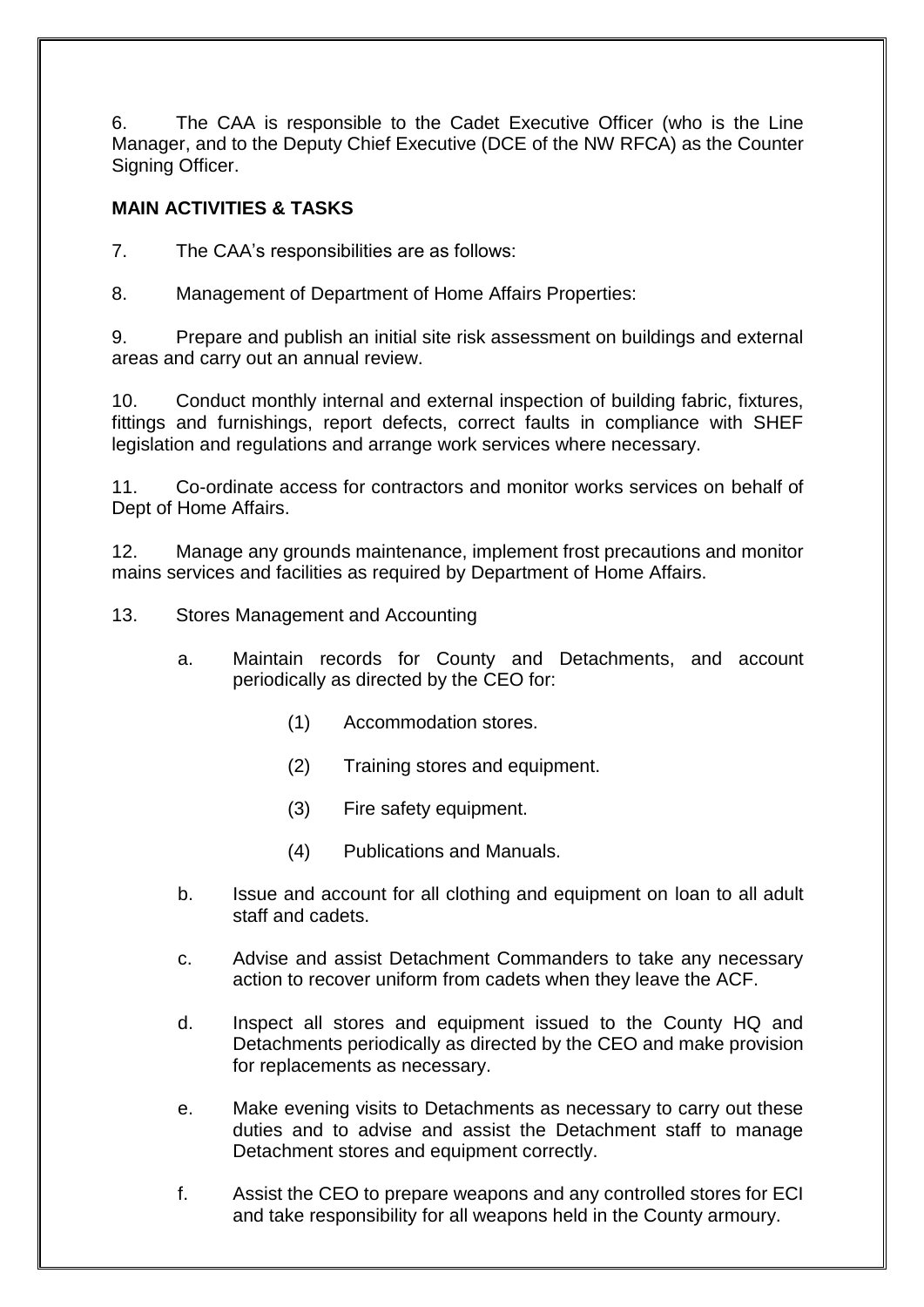- 14. Manage the vehicle fleet
	- a. Manage a small vehicle fleet.
	- b. Daily issue and receipt of vehicles.
	- c. Manage and maintain the Authority to use Documents (ATUD).
	- d. Complete the monthly closure and opening of all vehicle related documentation.
	- e. Manage and maintain the fleets fuel cards.
- 15. SHEF Management
	- a. Provide, inspect and test Detachment fire safety equipment and replace as necessary in accordance with the Department of Home affairs Fire Safety Management Plan.
	- b. Ensure Detachment Fire Orders are provided and published, and position fire exit signs in accordance with Department of Home Affairs Fire Safety Management Plan.
	- c. Ensure that each detachment holds a monthly fire practice and maintains a record.
	- d. Arrange for portable electrical appliances to be checked, as directed by NW RFCA.
	- e. Provide each Detachment with a first-aid kit and ensure that each Detachment operates the accident/incident reporting system.
	- f. Liaise with any lodger unit or tenant concerning SHEF matters.
	- g. Ensure each Detachment maintains a visitor's log.
- 16. Security:
	- a. Attend County HQ and Detachment security inspections and reviews as arranged by HQ NW and action any subsequent reports.
	- b. Ensure the secure storage of weapons and ammunition at each armoury or Detachment arms store in accordance with LANDSO 2901, that secure arrangements are made to transport weapons and ammunition to training, and that proper records for arms and ammunition checks, issues and receipts are kept.
	- c. Monitor, on behalf of the CEO, the correct handling of security keys at County HQ and Detachments.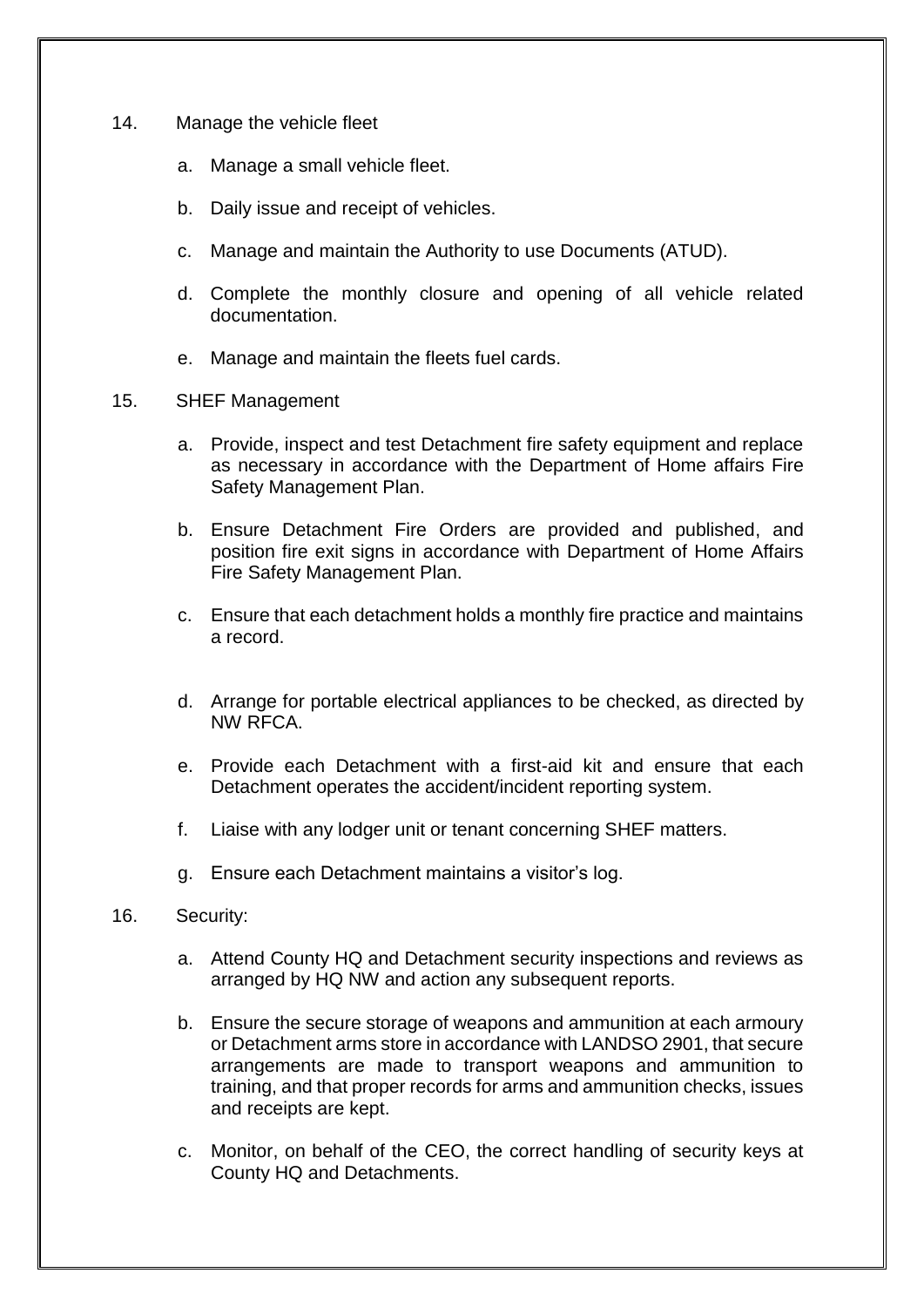- 17. Assistance to Detachment Commanders and Adult Instructors
	- a. Provide advice and guidance on all matters pertaining to Detachment administration, safety and security and the upkeep of Detachment personal and training records.
	- b. Ensure that each Detachments is issued with the correct publications and Army Forms.
	- c. Assist the Detachments in preparation of documentation for the Annual inspection and be in attendance at Annual Inspections representing County HQ and NW RFCA.
	- d. Liaise with Regular Army and Army Reserve Sponsor Units and the CTT for training support.
- 18. Personal Responsibilities
	- a. Training and Development CAA's are required to participate in all aspects of training and development, as identified in discussion with the first Reporting Officer, to make use of all relevant learning opportunities that may improve the effectiveness and efficiency of the job.
	- b. Administer and maintain responsibly any vehicle allocated for his or her use.

## **SECURITY CLEARANCE**

19. The CAA will be required to undergo Security Clearance (SC) and undertake an Enhanced Disclosure and Barring Service (DBS) check.

## **HEALTH & SAFETY**

20. Understand the requirements of the Health and Safety at Work etc. Act 1974, the Management of Health and Safety at Work Regulations 1999, and all other relevant Regulations and Codes of Practice.

## **SECURITY**

21. Comply with the Security Operating Procedures (SyOps) for the use of the (NW RFCA) Local Area Network (LAN) and MOD Wide Area Network (WAN) relating to both voice and data on IT Systems.

## **DATA PROTECTION**

22. The CAA will comply too all current GDPR legislation with guidance from AO1.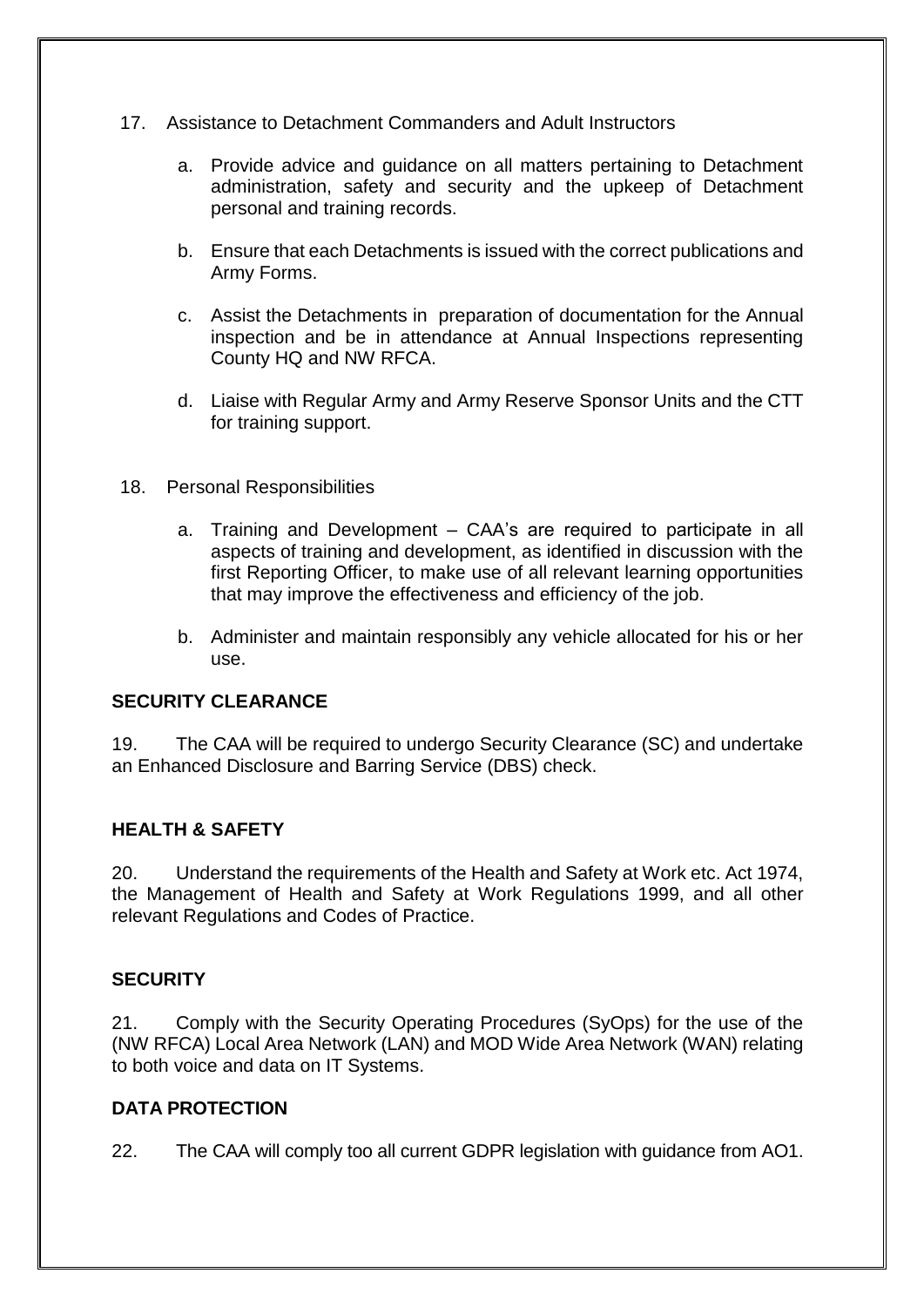### **PERFORMANCE AND DEVELOPMENT REPORTS (PDR)**

23. The CAA will have their performance reviewed twice a year by their Line Manager who will be the 1 Reporting Officer for their annual Performance Development Reports (PDRs).

#### **IN ADDITION**

24. Undertake any administrative task commensurate with the grade of E1 as directed by the CEO or DCE.

25. This role is required to travel routinely between Isle of Man and the UK by air and sea.

Other Points:

This job description should be discussed/read with the line manager at each annual Performance Development Report (PDR) review and updated as necessary.

This job description may be reviewed in the light of changes during the period of appointment and on change of incumbent.

Signature of Line Manager:…………………………Date:………………………

Signature of Employee:…………………….. Date:………………………

As at 16 June 2022